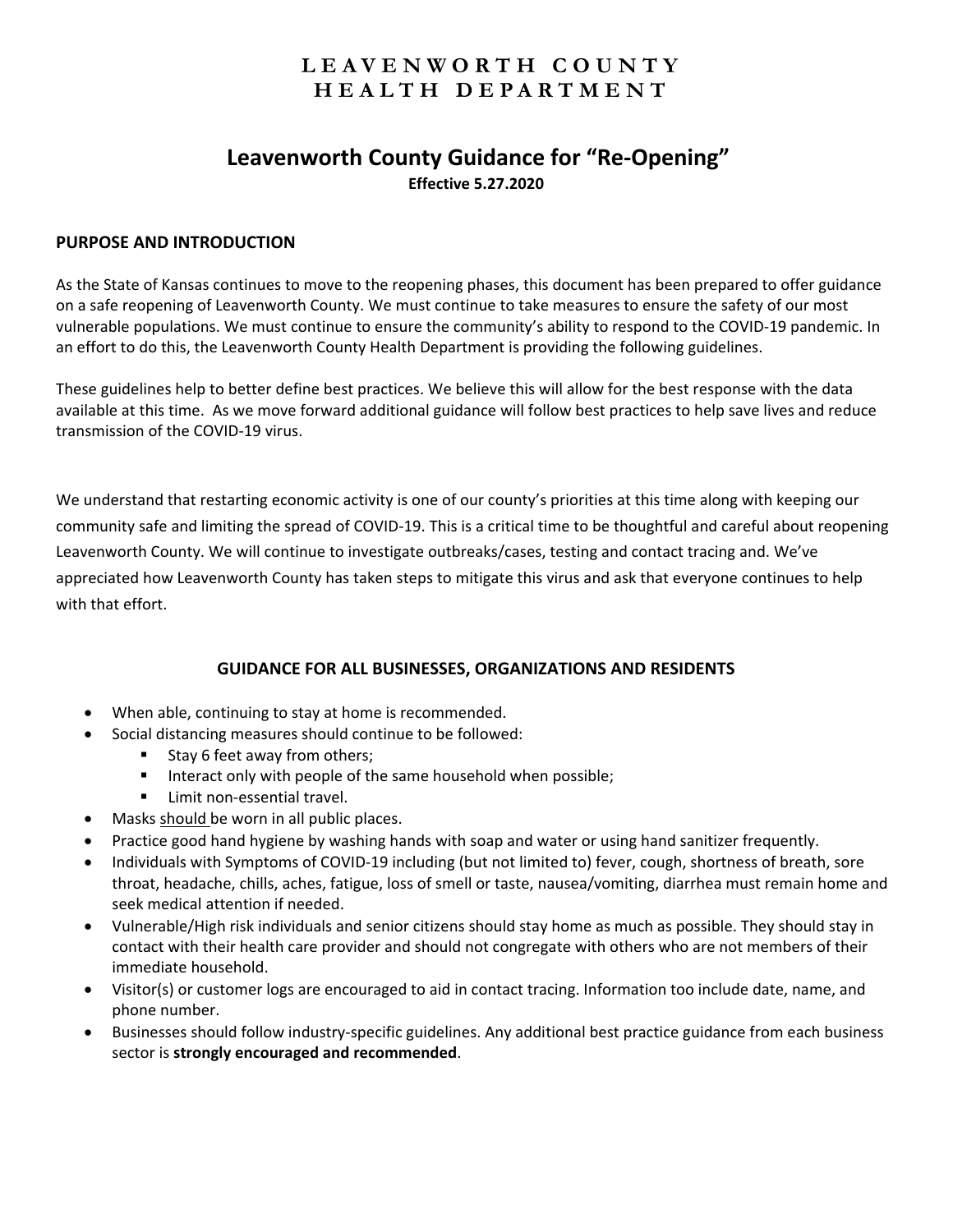# **LEAVENWORTH COUNTY HEALTH DEPARTMENT**

While restrictions are easing, the best practice for everyone is to only go out when absolutely necessary and practice proper social distancing. People who are in an at‐risk population should continue to stay at home and self‐isolate as much as possible.

#### **All Businesses**

- Distance working should be allowed and encouraged where possible.
- Employees should be screened for fevers and symptoms of COVID‐19 with a questionnaire at the work place entrance. Any employee with symptoms should be sent home immediately and instructed to follow up with their care provider.
- Work spaces should be at least 6 feet apart where possible.
- When possible, stagger work shifts and keep work cohorts consistent.
- All businesses should follow the OSHA Guidance on preparing workplaces for COVID‐19

### https://www.osha.gov/Publications/OSHA3990.pdf

- All employees are encouraged to wear facemasks when in a shared workspace.
- Customers that will be in direct contact with employees should wear facemasks. All customers should be encouraged to wear facemasks.
- Enhanced cleaning should be done throughout the day especially focusing on high touch areas.
- Signs should be posted at all entrances that state no one with a fever or symptoms of COVID‐19 is permitted in the business. (Primary and emergency health care offices excluded)

#### **Restaurants**

- Follow all U.S. Food and Drug Administration Food Code requirements.
- Continue utilizing social distancing of tables and patrons

#### **Retail**

- Where applicable provide shopping cart sanitation supplies.
- Maintain social distancing
- Consider 1-way flow of movement through store indicated by floor marks
- Employees should wear masks at all times
- Hand sanitizer should be readily available throughout the premises
- Marks should be applied to the floor in the area adjacent to each cash register to indicate where to wait for check out
- Plexiglass or glass barriers should be installed at checkout lanes

### **Long‐Term Care Facilities**

- Maintain social distancing as much as possible
- Adjust the layout of common areas including dining facilities to maintain 6 feet between residents
- Perform enhanced cleanings daily
- Screen workers for fevers and any symptoms of COVID-19
- Visitors are strongly discouraged